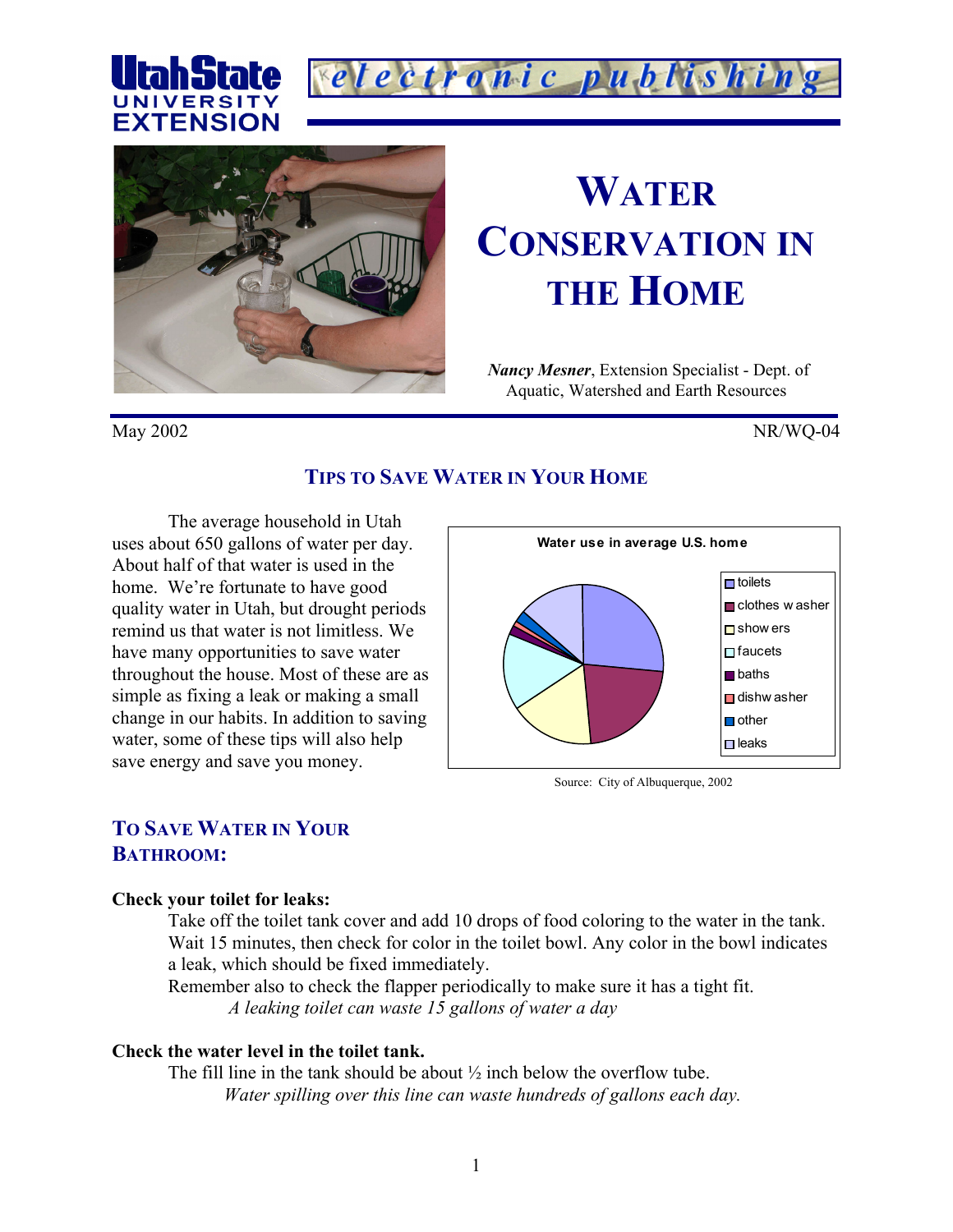#### **Place a 2 liter filled bottle in the toilet tank.**

This will reduce the amount of water used each time you flush your toilet. *This saves about ½ gallon per flush on any toilet.*

## **Don't use your toilet for a wastebasket.**

Drop tissues and other trash in the wastebasket and save the water you would use with each flush.

*Each flush of a standard toilet uses 3.5 to 7 gallons.* 

## **Turn off the water when brushing your teeth.**

Wet your brush then turn off the water while brushing. Rinse briefly when finished. You'll save over 9 gallons of water each time you brush.

*Leaving the water running can use 10 gallons of water each time you brush.* 

#### **Take shorter showers or take a bath if you want a long soak.**

Shorter showers save water and energy. Note that some new tubs can hold up to 50 gallons, which won't save much water.

*A 10 minute shower can use up to 70 gallons. A full standard size tub uses about 20 gallons*.

# **Fix dripping or leaking faucets.**

Fix drips and leaks immediately. Often the fix is as simple as a new washer. *A faucet that drips 1 time each second will waste almost 9 gallons per day (over 3000 gallons per year).* 

## **Install water saving shower heads, faucets and toilets.**

Water saving shower heads use 2.5 gallons per minute or less. You'll also save in energy costs by using less hot water. These shower heads are available at most hardware stores and are relatively inexpensive and easy to install.

 *Save 25 to 50 gallons of water during a 10 minute shower.* 

Low flow toilets (required in all new construction) use 1.6 gallons per flush. *This saves about 2 to 5 gallons per flush compared to an older toilet.* 

Faucet aerators can be attached to most existing faucets, and use 1.5 gallons per minute. *Aerators can save 1 to 5 gallons per minute compared with older faucets.*

# **TO SAVE WATER IN THE KITCHEN:**

## **Fill the dishwasher.**

 You use the same amount of water for a full dishwasher as a half full dishwasher. *A standard dishwasher uses 15 gallons.*

## **Use your dishwasher's water saver cycle. If buying a new dishwasher, choose one with water conserving reatures.**

Many dishwashers have shorter cycles that get your dishes clean but use less water and less energy.

*These will save up to 30% of your water use.*